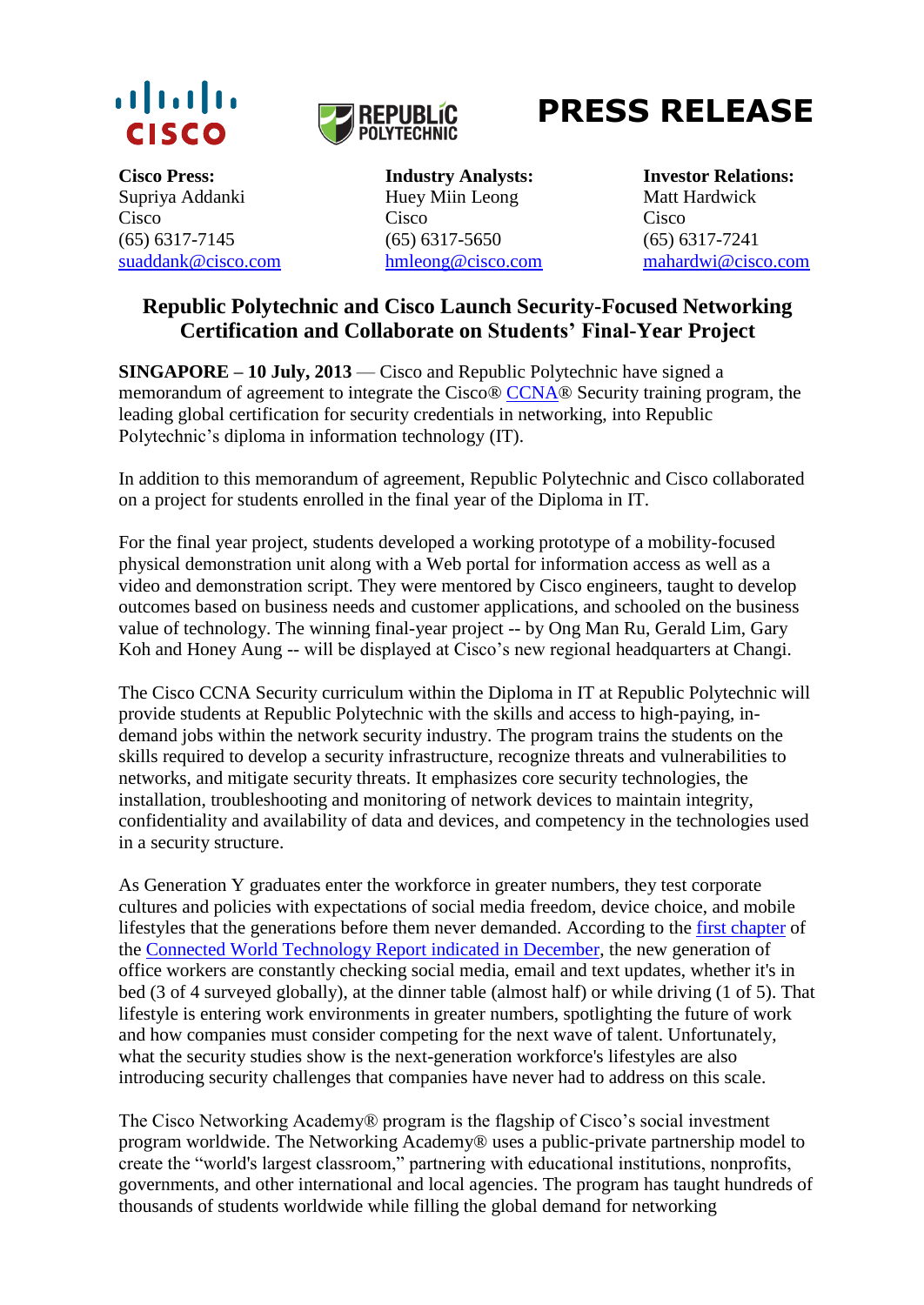professionals. Cisco has established more than 10,000 academies in 165 countries, helping individuals build ICT skills and prepare for industry-recognized certifications and entry-level ICT careers in most industries. Students develop foundational skills in ICT while acquiring career skills in problem-solving, collaboration and critical thinking.

Launched in Singapore in 1998, the programme has since attracted more than 15 educational institutions to implement the programme, and trained more than 46,000 students resulting in approximately 6,000 Cisco CCNA® certified skilled ICT graduates for the workforce.

Recognizing the importance of a highly secure network and the 21st-century skills needed for Singapore's future workforce, Republic Polytechnic is also including Cisco's communitydeveloped content in cloud computing and data centers into the diploma program.

# **Supporting Quotes**

### **Mr Joshua Soh, managing director for Cisco in Singapore and Brunei**

"As ICT industry leaders, we have the responsibility to nurture our future talents. The Cisco Networking Academy is a globally recognized, much sought-after program that drives social innovation, prepares students for industry recognised certifications, and demonstrates our commitment to human capital development. I'm excited by the prospects this collaboration provides students in Republic Polytechnic as the skills they learn in the classroom, combined with the practical experiences acquired through their final-year project, will be key for Singapore's growth as we enhance national competitiveness and continually cultivate a pool of qualified professionals able to bridge the industry demand in the region."

## **Mr Yeo Li Pheow, principal/CEO, Republic Polytechnic**

"Republic Polytechnic (RP) values its long-standing partnership with Cisco. This MOU will further provide RP students from the School of Infocomm with the skills and knowledge on computer networking systems, allowing them to sharpen their technical capabilities in this area. Our students can then embark on successful careers in the fast-evolving information technology industry when they graduate."

#### **Mr Fong Yew Chan, director at the School of Infocomm, Republic Polytechnic**

"The School of InfoComm is delighted to have worked with Cisco Networking Academy on this landmark industrial project. Students from the diploma in information technology worked on the latest Cisco wireless technology, and the result was an impressive technical solution for wireless network infrastructure. The collaboration gave great opportunities for SOI/DIT students to showcase their project to the rest of the world through the Cisco briefing center."

#### **About Republic Polytechnic**

The first educational institution in Singapore to leverage Problem-Based Learning approach for all its diploma programmes, Republic Polytechnic (RP) has six schools and two academic centres offering thirty-seven diplomas in Infocomm, Engineering, Applied Science, Technology for the Arts, Sports, Health & Leisure, Events and Hospitality, Enterprise, and Communication.

Republic Polytechnic is committed to nurturing innovation and entrepreneurial learning in an environment that develops problem-solving skills and lifelong learning opportunities. Its holistic, broad-based curriculum, covering culture, enterprise development and cognitive processes, prepares students for an active and meaningful role in society.